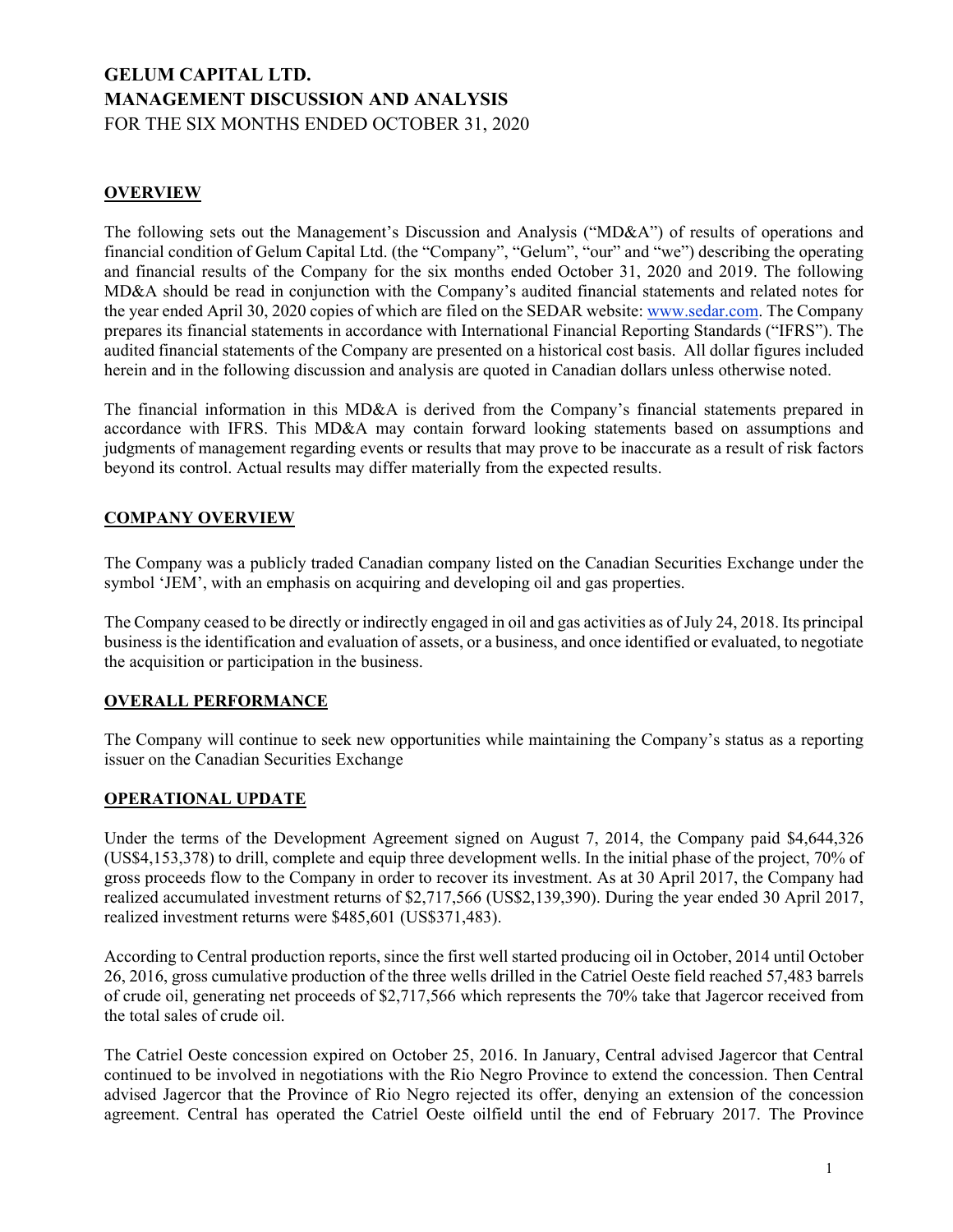transfered the asset (concession) to Provincial Hydrocarbons Company. As a result of Central's inability to obtain a concession extension, production rights over the 3 wells terminate.

The Development Agreement has been impacted (and effectively terminated) by Central's inability to obtain a concession extension.

On April 27, 2018, the Company sold its interest in its 57.64% owned subsidiary, Jagercor Energia Argentia SA (JEA) to a director of the Company for proceeds of 415,000 argentine pesos (\$25,000).

During the year ended April 30, 2019, the Company received proceeds of \$151,004 related to the sale and for partial repayment of a previously written-off loan to JEA resulting in a gain on loan receivable of \$126,004.

The Company ceased to be directly or indirectly engaged in oil and gas activities. Its principal business is the identification and evaluation of assets, or a business, and once identified or evaluated, to negotiate the acquisition or participation in the business.

The Company will continue to seek new opportunities while maintaining the Company's status as a reporting issuer on the Canadian Securities Exchange

## **RESULTS OF OPERATIONS**

The Company reported net loss and comprehensive loss of \$34,434 for the three month period ended October 31, 2020 (2019 –\$34,340).

The Company's operating expenses for the three month period ended October 31, 2020, included the following:

- General & administrative of  $$24,200 (2019 $23,256)$ ; and
- $\bullet$  Business development of  $\text{\$nil}$  (2019 \$415)

General & administrative of \$24,200 (2019 - \$23,256) difference of \$944 has increased compared to the same period of the previous year mainly due to increased professional fees for the second quarter.

Interest expense of \$4,986 (2019 - \$5,041) and accretion expense of \$5,248 (2019 - \$5,248) related to convertible notes.

The Company reported net loss and comprehensive loss of \$52,219 for the six month period ended October 31, 2020 (2019 –\$64,998).

The Company's operating expenses for the six month period ended October 31, 2020, included the following:

- General & administrative of  $$31,696 (2019 $41,971)$ ; and
- $\bullet$  Business development of  $\text{Snil}$  (2019 \$600)

General & administrative of \$31,696 (2019 - \$41,971) difference of \$10,275 has decreased compared to the same period of the previous year mainly due to decreased legal fees for the period ended.

Interest expense of \$10,027 (2019 - \$10,082) and accretion expense of \$10,496 (2019 - \$10,806) related to convertible notes.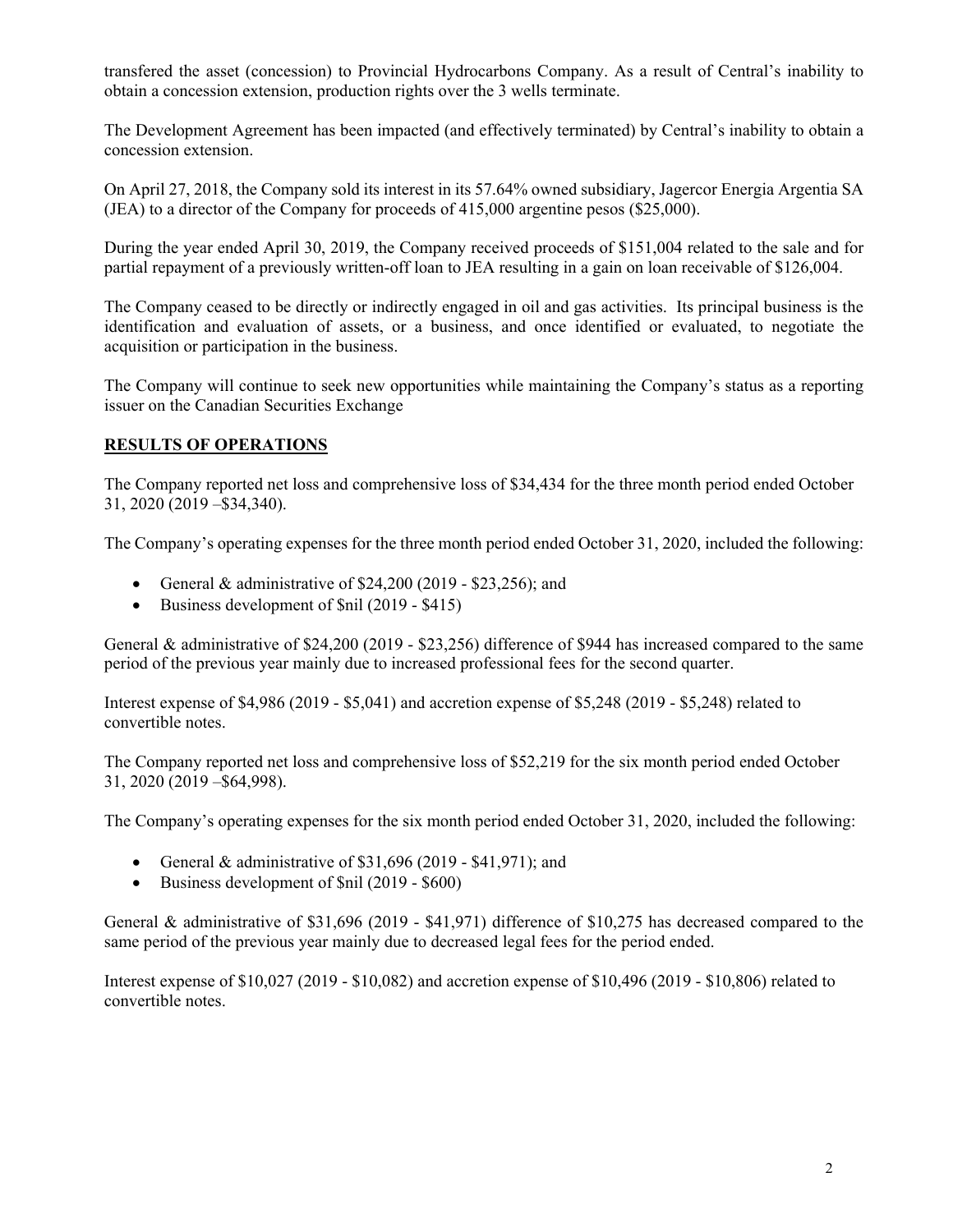## **SUMMARY OF ANNUAL RESULTS**

The following is a summary of the Company's financial results for the three most recently completed financial years:

| <b>Year ended April 30</b>         | 2020        | 2019      | 2018        |
|------------------------------------|-------------|-----------|-------------|
| Net loss                           | \$158,813   | \$1,493   | \$688,900   |
| Loss per share – basic and diluted | \$0.03      | \$0.00    | \$0.15      |
| Total assets                       | \$16,061    | \$87,481  | \$27,194    |
| Short-term liabilities             | \$527,041   | \$481,268 | \$455,945   |
| Long-term liabilities              | \$215,582   | \$173,962 | \$137,505   |
| Cash dividends declared per share  | <b>SNil</b> | \$Nil     | <b>SNil</b> |

During the year ended April 30, 2018, the Company focused on managing the sale of JEA. Due to the sale of JEA, the statement of loss and comprehensive loss reflects the operations of the Company and JEA for the year ended April 30, 2018. The Company recorded a gain on the disposal of subsidiary \$895,505 and a write-off of loan receivable \$675,109.

During the year ended April 30, 2019, the Company focused on seeking new opportunities and working towards maintaining the Company's status as a reporting issuer on the Canadian Securities Exchange. The statement of loss and comprehensive loss reflects the decrease in operations for the year ended April 30, 2019. The Company recorded a gain on the recovery of loan receivable \$126,004.

During the year ended April 30, 2020, the Company focused on seeking new opportunities and working towards maintaining the Company's status as a reporting issuer on the Canadian Securities Exchange. The statement of loss and comprehensive loss reflects the decrease in operations for the year ended April 30, 2020.

## **SUMMARY OF QUARTERLY RESULTS**

The following is a summary of the Company's financial results for the eight most recently completed quarters:

| For the quarter ended                           | Oct 31,<br>$2020 - Q2$<br><b>2020</b> | <b>July 31,</b><br>$2020 - Q1$<br><b>2020</b> | Apr 30,<br>$2020 - Q4$<br><b>2020</b> | <b>Jan 31,</b><br>$2020 - Q2$<br><b>2020</b> |
|-------------------------------------------------|---------------------------------------|-----------------------------------------------|---------------------------------------|----------------------------------------------|
| Net income (loss)                               | $(\$34,434)$                          | (\$17,785)                                    | $(\$73,075)$                          | $(\$20,740)$                                 |
| Earnings (loss) per share – basic and diluted   | $(\$0.01)$                            | $(\$0.00)$                                    | $(\$0.02)$                            | $(\$0.00)$                                   |
| For the quarter ended                           | Oct 31,<br>$2019 - Q2$<br>2020        | <b>July 31,</b><br>$2019 - Q1$<br><b>2020</b> | Apr 30,<br>$2019 - Q4$<br>2019        | <b>Jan 31,</b><br>$2019 - Q3$<br>2019        |
| Net income (loss)                               | $(\$34,340)$                          | $(\$30,658)$                                  | $(\$81,583)$                          | (\$11,480)                                   |
| Earnings (loss) per share $-$ basic and diluted | $(\$0.00)$                            | $(\$0.01)$                                    | $(\$0.01)$                            | \$0.00                                       |

The net loss in the quarters ended October 31, 2020, July 31, 2020, April 30, 2020, January 31, 2020, October 31, 2019, April 30, 2019, January 31, 2019 and January 31, 2019 were primarily due to decreased operations due to the sale of JEA in the year ending April 30, 2018. The net income in the quarter ended January 31, 2019 was primarily due to decreased operating costs associated with the sale of JEA and the receipt of previously expensed loan receivables of \$126,004.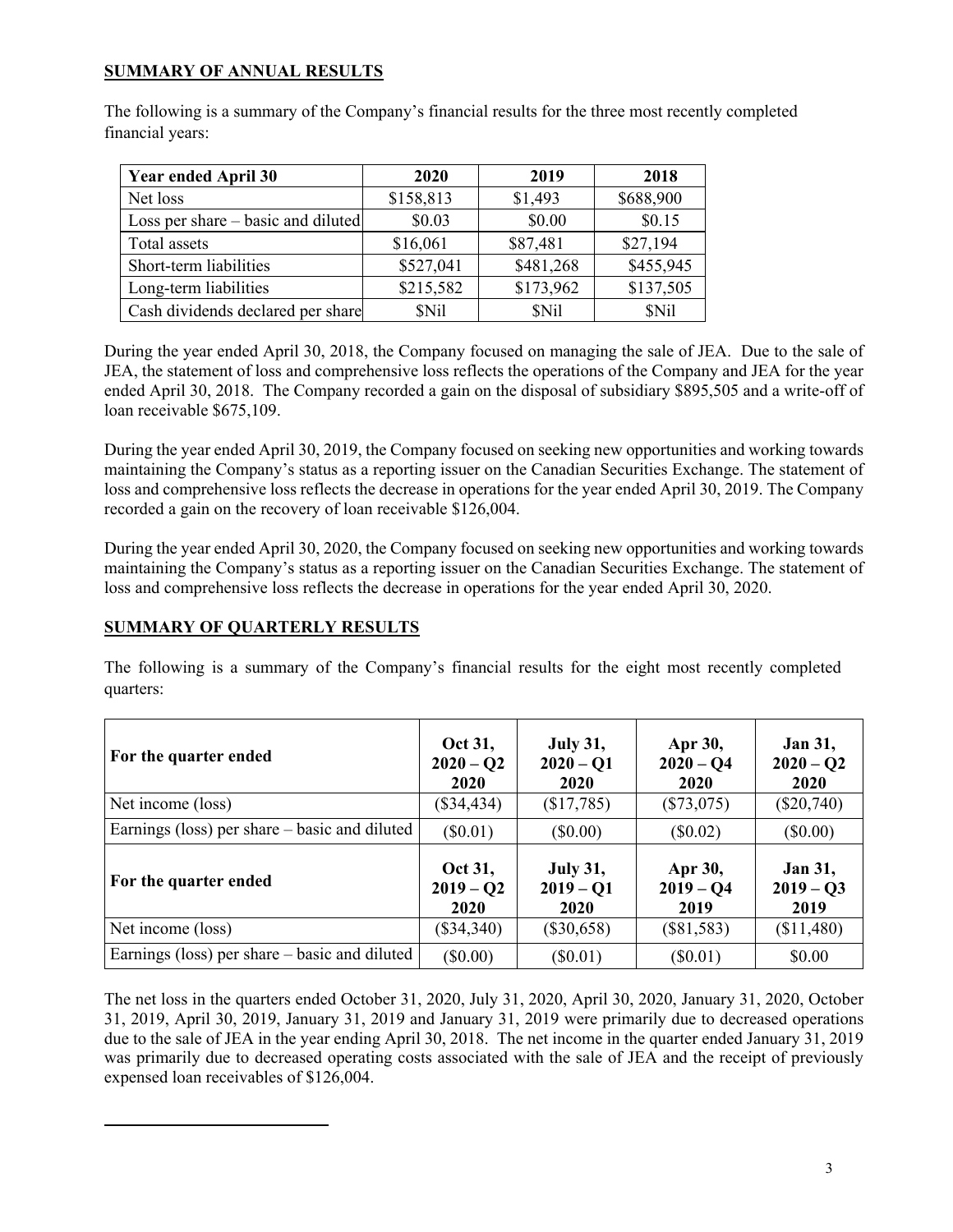## **LIQUIDITY AND CAPITAL RESOURCES**

As of October 31, 2020, the Company had a working capital deficit of \$542,675 (2019 - \$437,917) and cash of \$21,635 (2019 - \$39,244). The decrease in cash is explained by cash used in operations of \$7,035. Management plans to continue analyzing different alternatives to finance the Company's new projects throughout the coming year, either with its own cash flow or private placements. During the period ended October 31, 2020, advances from related parties \$49,684 (2019 - \$Nil). These amounts are non interest barring and payable on demand.

#### **Share transactions:**

During the year ended October 31, 2020 the Company did not issue common shares.

During the year ended October 31, 2019 the Company did not issue common shares.

#### **Cash Flow Activities:**

During the period ended October 31, 2020, cash used in operating activities was \$37,337 compared to \$44,930 used during the period ended October 31, 2019. Cash from financing activities was \$49,684 compared to \$Nil from the period ended October 31, 2019.

### **OUTSTANDING SHARES**

#### **Outstanding Share Data**

As at October 31, 2020 and the date of this report, there were 4,727,433 common shares.

As at October 31, 2020, there were 250,000 share options.

As at the date of this report, there were 250,000 share options.

|                        | Number of shares Share capital |             |
|------------------------|--------------------------------|-------------|
| Balance April 30, 2020 | 4,727,433                      | \$7,602,883 |

#### **OFF-BALANCE SHEET ARRANGEMENTS**

The Company has no off-balance sheet arrangements as at October 31, 2020 or as of the date of this report.

#### **TRANSACTIONS WITH RELATED PARTIES**

The amounts due to/from related parties are amounts due to the directors and officers. The balances are unsecured, non-interest bearing and have no specific terms for repayment. These transactions are in the normal course of operations and have been valued in these financial statements at the exchange amount, which is the amount of consideration established and agreed to by the related parties.

The Company transacted with the following related parties:

- (a) Stephen Brohman is the Company's CFO. He is a principal of Donaldson Brohman Martin CPA Inc. ("DBM CPA") and Oakside Advisory Ltd. ("Oakside") both firms in which he has significant influence. DBM CPA and Oakside provide the Company with accounting services.
- (b) Shares to be issued include incentive bonus payable to compensate the former Chief Executive officer payable in 36,500 common shares at a price of \$0.80 per share. Issuance pending since 2016.
- (c) On October 14, 2017, convertible notes were issued to two directors, Hendrik Van Alphen and Robert Kopple.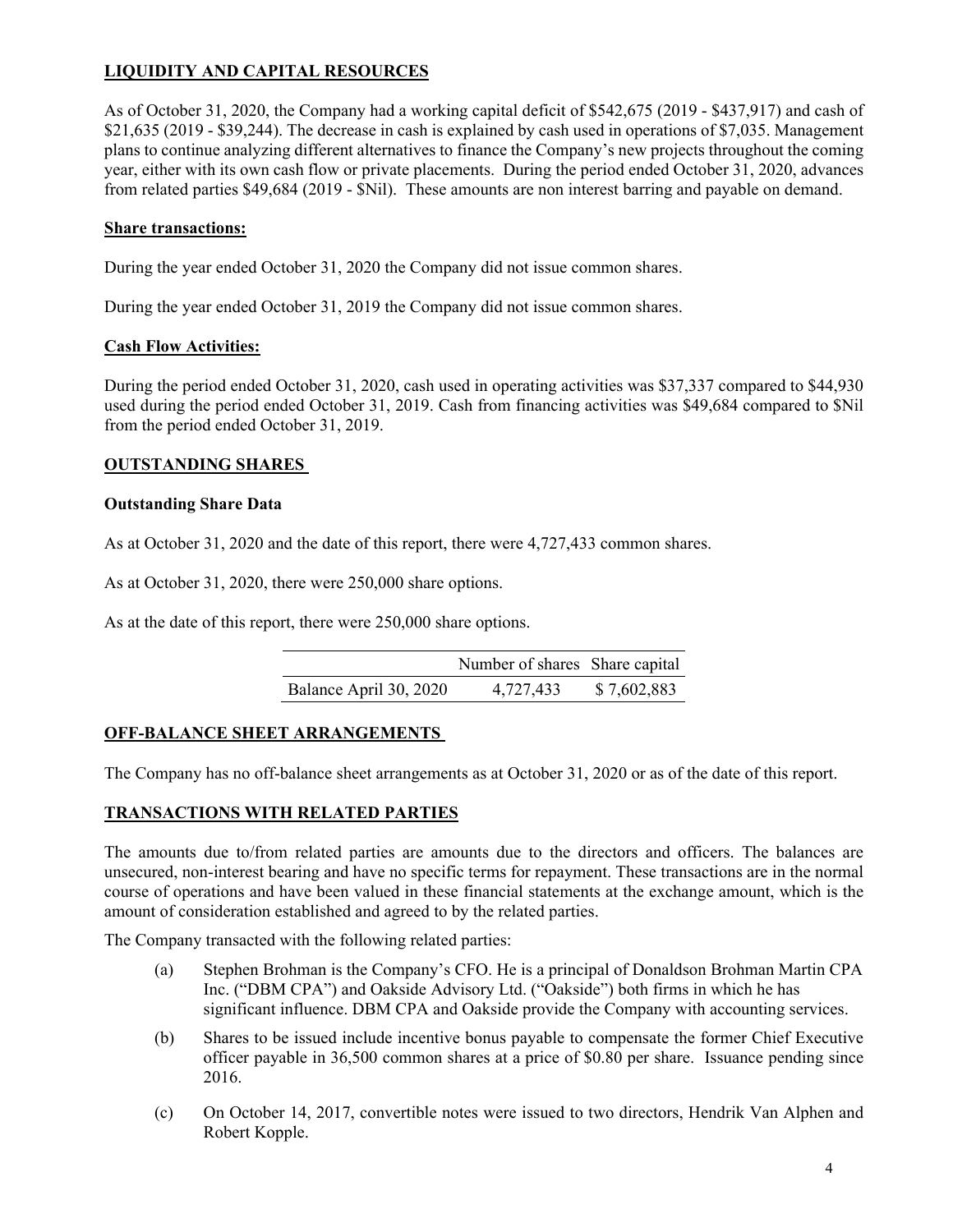The aggregate value of transactions and outstanding balances with key management personnel and Directors and entities over which they have control or significant influence were as follows:

|                    | <b>Transactions</b><br>6 months ended<br>October 31. | Transactions<br>6 months ended<br>October 31. | <b>Balances</b><br>outstanding<br>October 31. | <b>Balances</b><br>outstanding<br>April 30, |
|--------------------|------------------------------------------------------|-----------------------------------------------|-----------------------------------------------|---------------------------------------------|
|                    | 2020                                                 | 2019                                          | 2020                                          | 2020                                        |
|                    | æ                                                    | \$                                            |                                               | ъ                                           |
| <b>DBMCPA</b>      | 4.000                                                | 2.500                                         | 20.200                                        | 16.200                                      |
| Robert Kopple      | 24,684                                               | ۰                                             | 374.421                                       | 349,736                                     |
| Hendrik Van Alphen | 25.000                                               | ٠                                             | 137.556                                       | 112.557                                     |
|                    | 53.684                                               | 2.500                                         | 532.177                                       | 478.493                                     |

All related party balances are unsecured and are due upon demand without interest.

The transactions with the key management personnel and Directors are included in operating expenses as follows:

- (a) General and administrative expenses
	- Includes the accounting services of Company's CFO, Stephen Brohman, charged to the Company by Oakside.

### **CRITICAL ACCOUNTING ESTIMATES**

The Company makes estimates and assumptions about the future that affect the reported amounts of assets and liabilities. Estimates and judgments are continually evaluated based on historical experience and other factors, including expectations of future events that are believed to be reasonable under the circumstances.

In the future, actual experience may differ from these estimates and assumptions. The effect of a change in an accounting estimate is recognized prospectively by including it in comprehensive income in the year of the change, if the change affects that year only, or in the year of the change and future years, if the change affects both.

Information about critical judgments in applying accounting policies that have the most significant risk of causing material adjustment to the carrying amounts of assets and liabilities recognized in the financial statements within the next financial year are discussed in the audited financial statements.

#### **RISKS AND UNCERTAINTIES**

The Company believes that the following risks and uncertainties may materially affect its success.

#### **Limited Operating History**

The Company has no history of business or exploitation operations, revenue generation or production history. The Company was incorporated on June 8, 1987 and has not yet generated a significant profit from its activities. The Company is subject to all of the business risks and uncertainties associated with any new business enterprise, including the risk that it will not achieve its growth objective. The Company anticipates that it may take several years to achieve positive free cash flow.

#### **Credit risk**

Credit risk is the risk of an unexpected loss if a customer or counterparty to a financial instrument fails to meet its contractual obligations and arises primarily from the Company's cash. The Company manages its credit risk relating to cash by dealing with only with highly-rated financial institutions. As a result, credit risk is considered insignificant.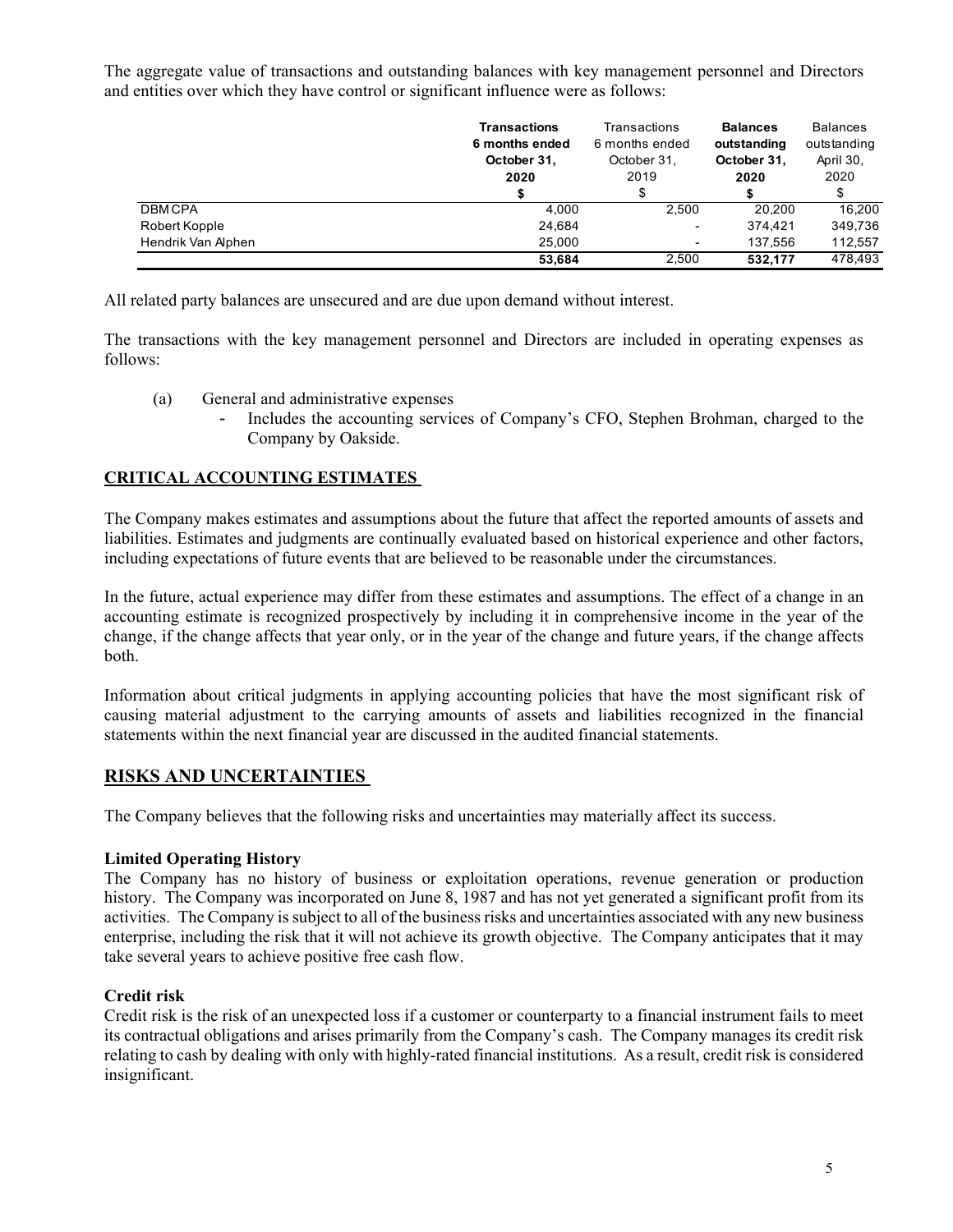### **Currency Risk**

Currency risk is the risk to the Company's earnings that arises from fluctuations of foreign exchange rates and the degree of volatility of these rates.

### **Substantial Capital Requirements and Liquidity**

No assurances can be given that the Company will be able to raise the additional funding that may be required. Debt financing, if available, may also involve restrictions on financing and operating activities. There is no assurance that additional financing will be available on terms acceptable to the Company or at all. If the Company is unable to obtain additional financing as needed, it may be required to reduce the scope of its operations or anticipated expansion.

The Company manages liquidity risk by maintaining an adequate level of cash and cash equivalents to meet its ongoing obligations. The Company continuously reviews its actual expenditures and forecast cash flows and matches the maturity dates of its cash and cash equivalents to capital and operating needs. The Company has been successful in raising equity financing in the past; however, there is no assurance that it will be able to do so in the future.

#### **Financing Risks and Dilution to Shareholders**

The Company will have limited financial resources. There can be no assurance that the Company will be able to obtain adequate financing in the future or that such financing will be available on favorable terms or at all. It is likely such additional capital will be raised through the issuance of additional equity, which will result in dilution to the Company's shareholders.

#### **Reliance on Management and Dependence on Key Personnel**

The success of the Company will be largely dependent upon on the performance of the directors and officers and the ability to attract and retain key personnel. The loss of the services of these persons may have a material adverse effect on the Company's business and prospects. The Company will compete with numerous other companies for the recruitment and retention of qualified employees and contractors. There is no assurance that the Company can maintain the service of its directors and officers or other qualified personnel required to operate its business. Failure to do so could have a material adverse effect on the Company and its prospects.

## **Litigation**

The Company and/or its directors may be subject to a variety of civil or other legal proceedings, with or without merit.

## **FORWARD-LOOKING STATEMENTS**

This MD&A contains forward-looking statements. Forward-looking statements are projections of events, revenues, income, future economic performance or management's plans and objectives for future operations. In some cases, you can identify forward-looking statements by the use of terminology such as "may", "should", "expects", "plans", "anticipates", "believes", "estimates", "predicts", "potential" or "continue" or the negative of these terms or other comparable terminology. Examples of forward-looking statements made in this MD&A include statements about the Company's business plans; the costs and timing of its developments; its future investments and allocation of capital resources; success of exploration activities; requirements for additional capital; government regulation of mining operations. These statements are only predictions and involve known and unknown risks, uncertainties and other factors, including: general economic and business conditions, fluctuations in worldwide prices and demand for minerals; our lack of operating history; the actual results of current exploration activities; conclusions or economic evaluations; changes in project parameters as plans continue to be refined; possible variations in grade and or recovery rates; failure of plant, equipment or processes to operate as anticipated; accidents, labor disputes or other risks of the oil  $\&$  gas industry; delays in obtaining government approvals or financing or incompletion of development or construction activities, any of which may cause our or our industry's actual results, levels of activity, performance or achievements to be materially different from any future results, levels of activity, performance or achievements expressed or implied by these forward-looking statements.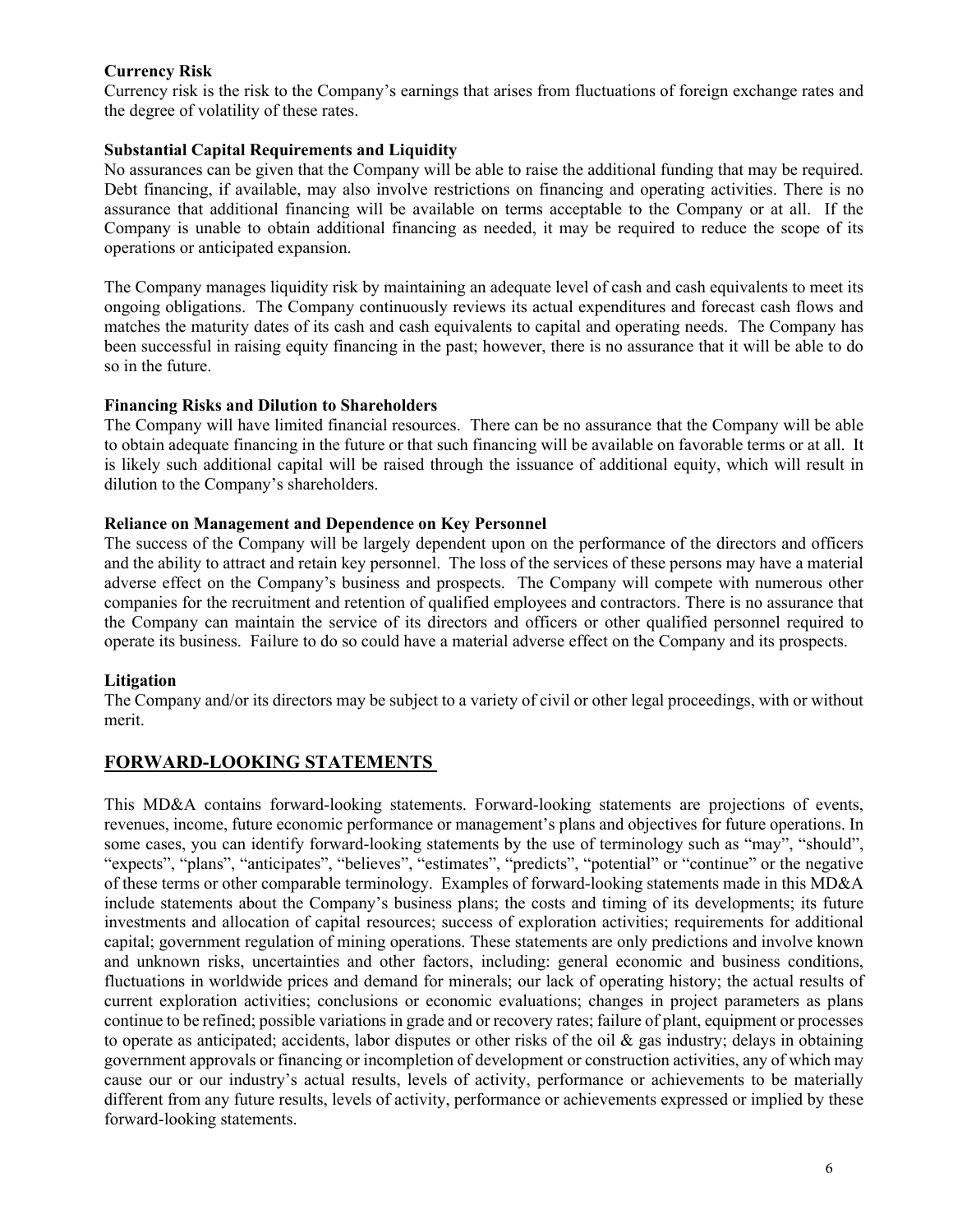The Company has no working interest in any Property and does not claim to report any reserves, resources other than reserves or measurements thereof. Gelum´s interest was limited to a funding agreement in the form of the Agreement entered into with Central which has been terminated.

Any references in this MD&A to test rates, flow rates, initial and/or final raw test or production rates, early production, test volumes behind pipe and/or "flush" production rates are useful in confirming the presence of hydrocarbon, however, such rates are not necessarily indicative of long-term performance or of ultimate recovery. Readers are cautioned not to place reliance on such rates in calculating the aggregate production for Gelum or its partners.

All calculations converting natural gas to barrels of oil equivalent ("boe") have been made using a conversion ratio of six thousand cubic feet (six "Mcf") of natural gas to one barrel of oil, unless otherwise stated. The use of boe may be misleading, particularly if used in isolation, as the conversion ratio of six Mcf of natural gas to one barrel of oil is based on an energy equivalency conversion method primarily applicable at the burner tip and does not represent a value equivalency at the wellhead.

While these forward-looking statements and any assumptions upon which they are based are made in good faith and reflect our current judgment regarding the direction of the Company's business, actual results will almost always vary, sometimes materially, from any estimates, predictions, projections, assumptions or other future performance suggested herein. Except as required by applicable law, including the securities laws of the Canada, the Company does not intend to update any of the forward-looking statements to conform these statements to actual results.

## **MANAGEMENT'S REPORT ON INTERNAL CONTROLS OVER FINANCIAL REPORTING**

In connection with Exemption Orders issued in November 2007 by each of the securities commissions across Canada, the Chief Executive Officer ("CEO") and Chief Financial Officer ("CFO") of the Company will file a Venture Issuer Basic Certificate with respect to the financial information contained in the unaudited interim financial statements and the audited annual financial statements and respective accompanying MD&A.

In contrast to the certificate under National Instrument ("NI") 52-109 (Certification of Disclosure in Issuer's Annual and Interim Filings), the Venture Issuer Basic Certification includes a 'Note to Reader' stating that the CEO and CFO do not make any representations relating to the establishment and maintenance of disclosure controls and procedures and internal control over financing reporting, as defined in NI 52-109.

## **FINANCIAL AND OTHER INSTRUMENTS**

The Company's financial instruments consist of cash, amounts receivable, trade and other payables and due to related parties and convertible note.

The carrying value of cash, amounts receivable, trade and other payables and due to related parties, approximates their fair value because of the short-term nature of these instruments.

Convertible note is presented on an amortized cost basis and will be accreted to their face value at their effective interest rates, over the term to maturity.

Financial instruments measured at fair value on the statement of financial position are summarized into the following fair value hierarchy levels:

Level 1: quoted prices (unadjusted) in active markets for identical assets or liabilities.

Level 2: inputs other than quoted prices included within Level 1 that are observable for the asset or liability, either directly (i.e. as prices) or indirectly (i.e. derived from prices).

Level 3: inputs for the asset or liability that are not based on observable market data (unobservable inputs).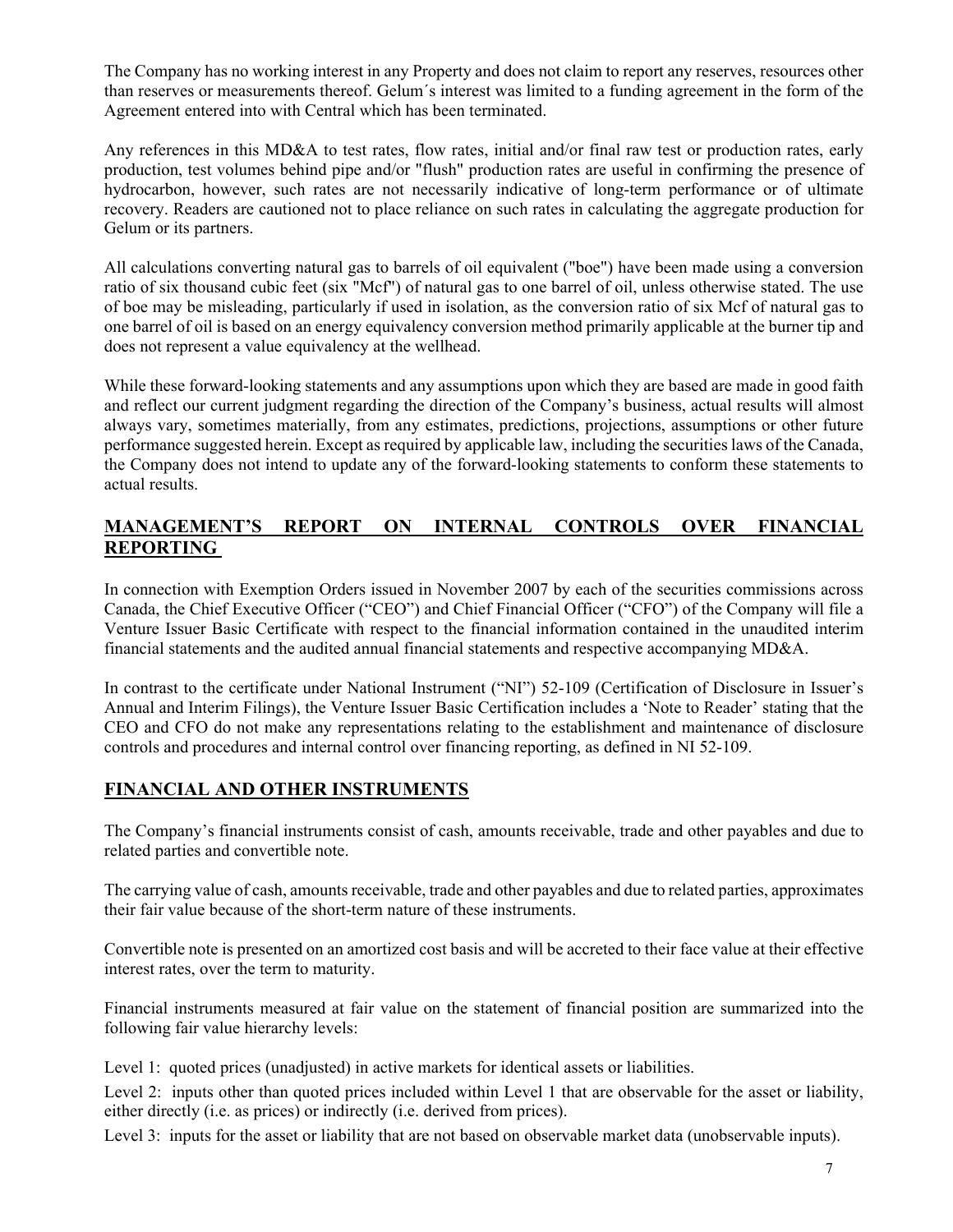### *Management of financial risks*

The financial risk arising from the Company's operations are credit risk, liquidity risk, interest rate risk, currency risk and commodity price risk. These risks arise from the normal course of operations and all transactions undertaken are to support the Company's ability to continue as a going concern. The risks associated with these financial instruments and the policies on how to mitigate these risks were set out in the "Risks and Uncertainties" section on page 7. Management manages and monitors these exposures to ensure appropriate measures are implemented on a timely and effective manner.

Unless otherwise noted, it is management's opinion that the Company is not exposed to significant interest or commodity risk arising from these financial instruments.

## **DIRECTORS**

Certain directors of the Company are also directors, officers and/or shareholders of other companies that are similarly engaged in the business of acquiring, developing and exploring natural resource properties. Such associations may give rise to conflicts of interest from time to time. The directors of the Company are required to act in good faith with a view to the best interests of the Company and to disclose any interest they may have in any project opportunity of the Company. If a conflict of interest arises at a meeting of the board of directors, any director in a conflict will disclose his/her interest and abstain from voting in the matter(s). In determining whether or not the Company will participate in any project or opportunity, the directors will primarily consider the degree of risk to which the Company may be exposed and its financial position at the time.

## **OUTLOOK**

The Company's primary focus for the foreseeable future will be ongoing on the evaluation of possible projects related to acquire and development activities in oil and gas properties.

## **OTHER REQUIREMENTS**

Additional disclosure of the Company's material documents, information circular, material change reports, new release, and other information can be obtained on SEDAR at www.sedar.com.

## **OTHER MATTERS**

#### **Legal proceedings**

The Company is not aware of any legal proceedings.

#### **Contingent liabilities**

At the date of report, management was unaware of any outstanding contingent liability relating to the Company's activities.

## **OFFICERS AND DIRECTORS OF THE COMPANY**

As at December 29, 2020, the officers and directors of the Company are:

Robert Kopple – Interim CEO & Director Hendrik Van Alphen – Director Keith Henderson – Director Stephen Brohman – CFO Marla Ritchie – Corporate Secretary